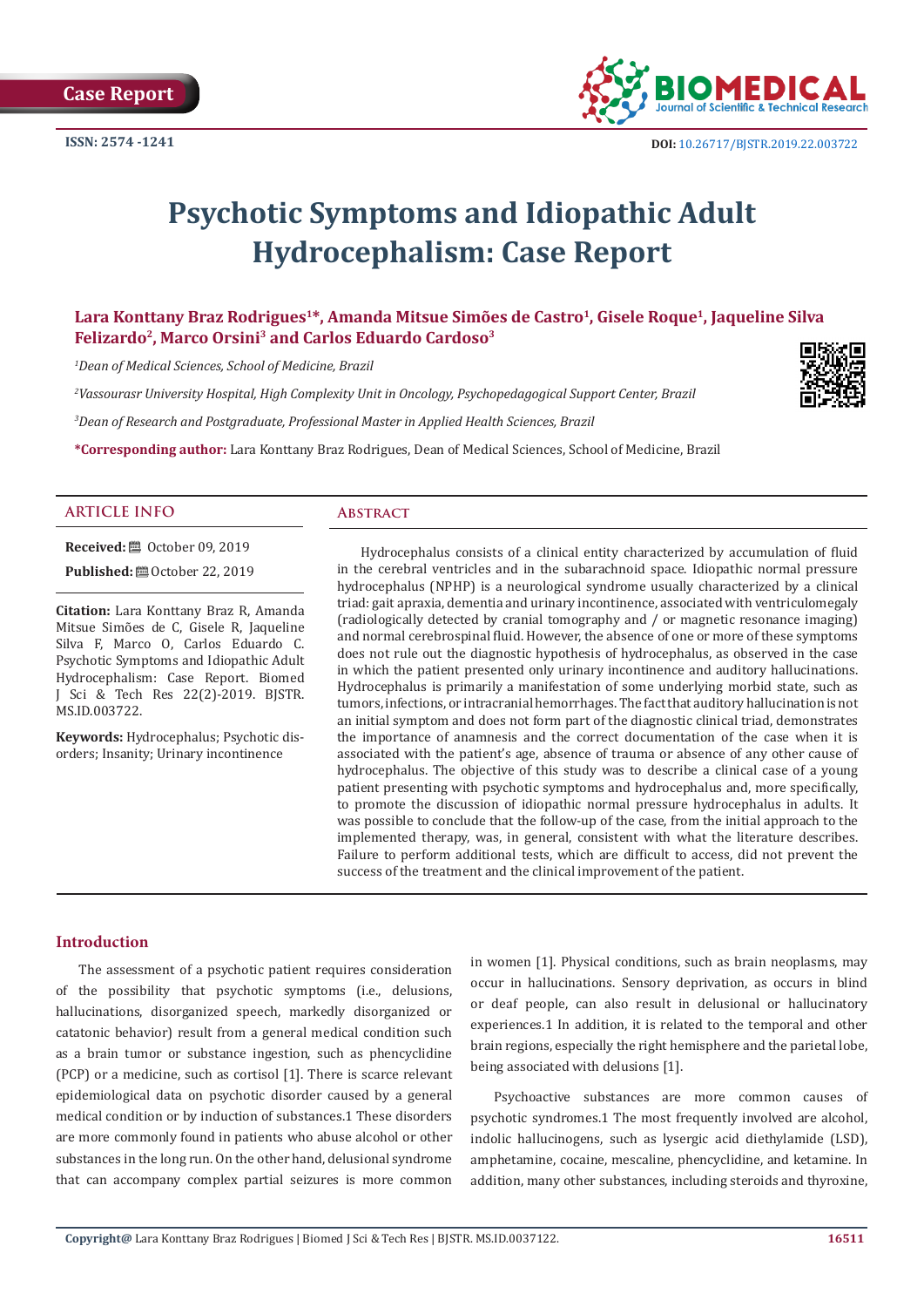can produce hallucinations [1]. The diagnosis of psychotic disorder due to a general medical condition is defined by specifying the predominant symptoms. When the diagnosis is used, the medical condition should be included along with the predominant pattern of symptoms (eg, psychotic disorder due to a brain tumor with delusions). [1] The disorder does not occur exclusively while the patient is in delirium or dementia and the symptoms are not well explained by another mental disorder. Hydrocephalus, in turn, consists of a clinical entity characterized by accumulation of fluid in the cerebral ventricles and the subarachnoid space. This accumulation can occur due to an imbalance between synthesis and resorption or by some obstruction that prevents its circulation and drainage. [1] Cerebrospinal fluid, acts as a protector of the central nervous system (CNS) by reducing the impact on the brain and spinal cord, and carries essential nutrients to the CNS, maintaining the intra-cranial pressure (ICP) [2].

Taking into account the possible causes of hydrocephalus, it can be classified as obstructive, non-obstructive hydrocephalus and idiopathic normal pressure [3]. The obstructive occurs when there is an obstacle to the circulation of the spinal fluid, commonly due to stenosis of the Sylvius aqueduct. In non-obstructive hydrocephalus, the spinal fluid circulates freely, however, reabsorption is mostly impaired by intra-cranial bleeding. Finally, idiopathic normal pressure hydrocephalus has no specific cause. spinal fluid is retained in the cerebral ventricles, dilating them and causing compression of the brain structures [3]. Idiopathic normal pressure hydrocephalus (HPNI) is a neurological syndrome usually characterized by a clinical triad (gait apraxia, dementia and urinary incontinence), associated with ventriculomegaly (radiologically detected by cranial tomography and / or resonance) and normal cerebrospinal fluid [2].

The literature reports a limited number of epidemiological studies on idiopathic normal pressure hydrocephalus. The reported incidence varies from 1.8 cases per 100,000 inhabitants to 2.2 cases per 1,000,000 inhabitants. It is estimated that 1.6% to 5.4% of patients with dementia are caused by PNyRP [3]. Hydrocephalus is a morbidity of extreme importance for neurosurgery and for the whole medical society, due mainly to the great range of diseases to which it can associate, the number of surgical procedures within the total volume of the specialty and the virtual sequels to which the hydrocephalus occurs primarily as a manifestation of some underlying morbid state, such as tumors, infections or intracranial haemorrhages, for example [3]. Most of these diseases typically affect the extremes of age, children and the elderly, not being common in young adults. This fact justifies this work and makes it important to describe this clinical condition in a young patient who developed psychotic symptoms concomitantly with hydrocephalus diagnosed by nuclear magnetic resonance of the skull, without obvious cause. Thus, the objective of this study was to describe a clinical case of a young patient presenting with psychotic symptoms and hydrocephalus and, more specifically, to promote the discussion of idiopathic normal pressure hydrocephalus in adults.

### **Case Report**

Female patient, 26 years old, born in Vassouras-RJ, divorced, protestant, brown, completed high school and is a professional maid. She denied allergies, smoking, alcoholism and use of medications. She had no comorbidities, no family history of neurodegenerative, neurological or psychiatric disorders. She began sporadicly 03 years ago, a condition of auditory hallucinations, without distinction of the spoken content. She also denied any other kind of false sensory perception, claiming to remain vigilant and alert. After a few months presenting the hallucinations, she noticed an increase in voiding volume, even presenting diurnal urinary incontinence. She denied nocturnal enuresis, progressing to incapacitating holocronial headache associated with an alleged complex partial convulsive crisis (she said to be "aerial" and "deglutting", but conscious). In the post-ictal period, there was a significant worsening of the headache.

She reported that she did not seek medical help initially because she related the symptomology to marital and spiritual problems. However, with the persistence of symptoms, she sought the Family Health Strategy (ESF) of her neighborhood, where she was referred to specialized care with a neurologist who requested an electroencephalogram (EEG) and prescribed carbamazepine 200mg, 3 times a day. The EEG showed the presence of isolated acute waves in the frontal and central regions bilaterally with predominance on the right.

Without diagnostic elucidation, a magnetic resonance imaging (MRI) of the skull was performed in December 2016. MRI showed a marked presence of supraententorial hydrocephalus, mild transependimary cerebrospinal transudation, ventricular dilation upstream (probably obstructive), with no infarct areas recently. After the diagnosis of hydrocephalus, she was referred to the neurosurgical approach and installation of ventriculoperitoneal shunt (DVP) at the Federal Hospital of Lagoa (Rio de Janeiro) in March 2017, where she was hospitalized for 9 days without major intercurrences.

The patient remained asymptomatic for 2 months, when she began to present somnolence and headache. As a result, she sought out the neurology service, where a CT scan of the skull was requested. CT was performed on June 12, 2017 at the University Hospital of Vassouras (HUV), evidencing subdural hematoma (Figure 1). On the same day, a neurosurgeon was contacted who indicated hospitalization and referral to the referral hospital. Due to the persistence of the subdural hematoma (Figure 2) and it was not possible to transfer to the hospital of origin, we opted for the neurosurgical approach of drainage in the HUV itself. Without intercurrences, the patient was discharged on July 4 of the same year. The next day she was discharged (July 5), she was admitted to the emergency room of the HUV presenting with disorientation, drowsiness, jet vomiting, headache and muscular weakness. It was then evaluated by the neurosurgeon who suggested hospitalization in the infirmary bed. Furosemide 80 mg and diamox 250 mg 4 times daily were prescribed and her companion was instructed to perform manual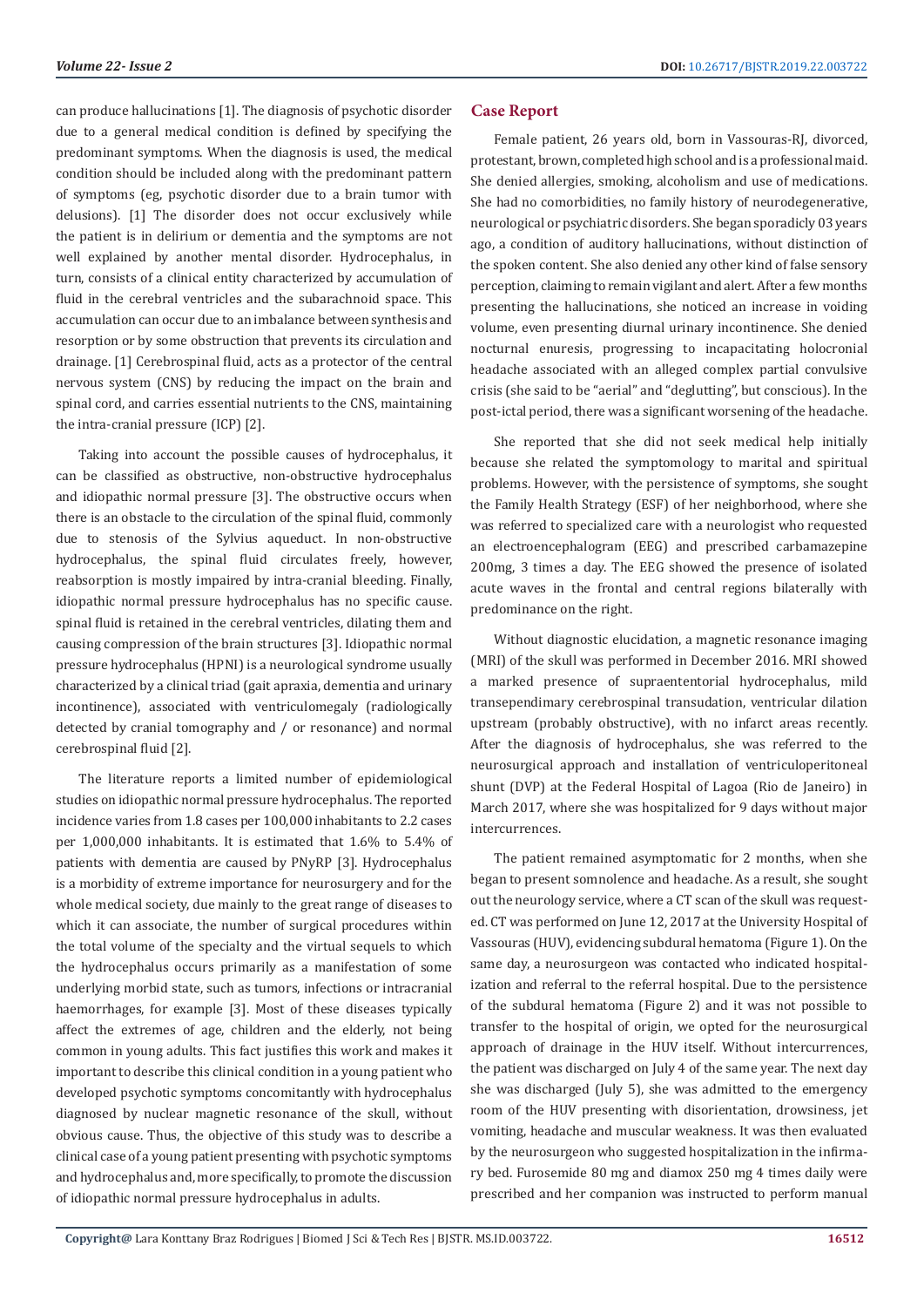drainage of the valve. Conservative treatment was maintained until July 10, when the patient was surgically treated. The patient was discharged on July 14, and was asymptomatic. A new CT scan of the skull was requested for August 2017 (Figure 3), followed by return referral to the neurosurgery clinic. The patient in question has been asymptomatic for 20 months, using carbamazepine 200 mg once a day and annual follow up with the neurosurgeon.



**Figure 1:** Computed Tomography of the Skull Performed on 06/12/2017 Showing Subdural Hematoma.



**Figure 2:** Computed Tomography of the Skull Performed on 06/28/2017 Evidencing Persistent Subdural Hematoma after Conservative Treatment.



**Figure 3:** Computed Tomography of the Control Skull Performed in August 2018 with presence of Dvp Without Hematoma and / or Edema.

It is in good general condition, lucid and oriented in time and space, being able to walk, stained, hydrated, acyanotic, anicteric, afebrile and hemodynamically stable. Featuring a ventriculoperitoneal shunt valve in the skull. Cardiovascular system: regular heart rhythm in two times, normofonetic sounds, without blows or extrassistoles. Respiratory apparatus: universally audible ve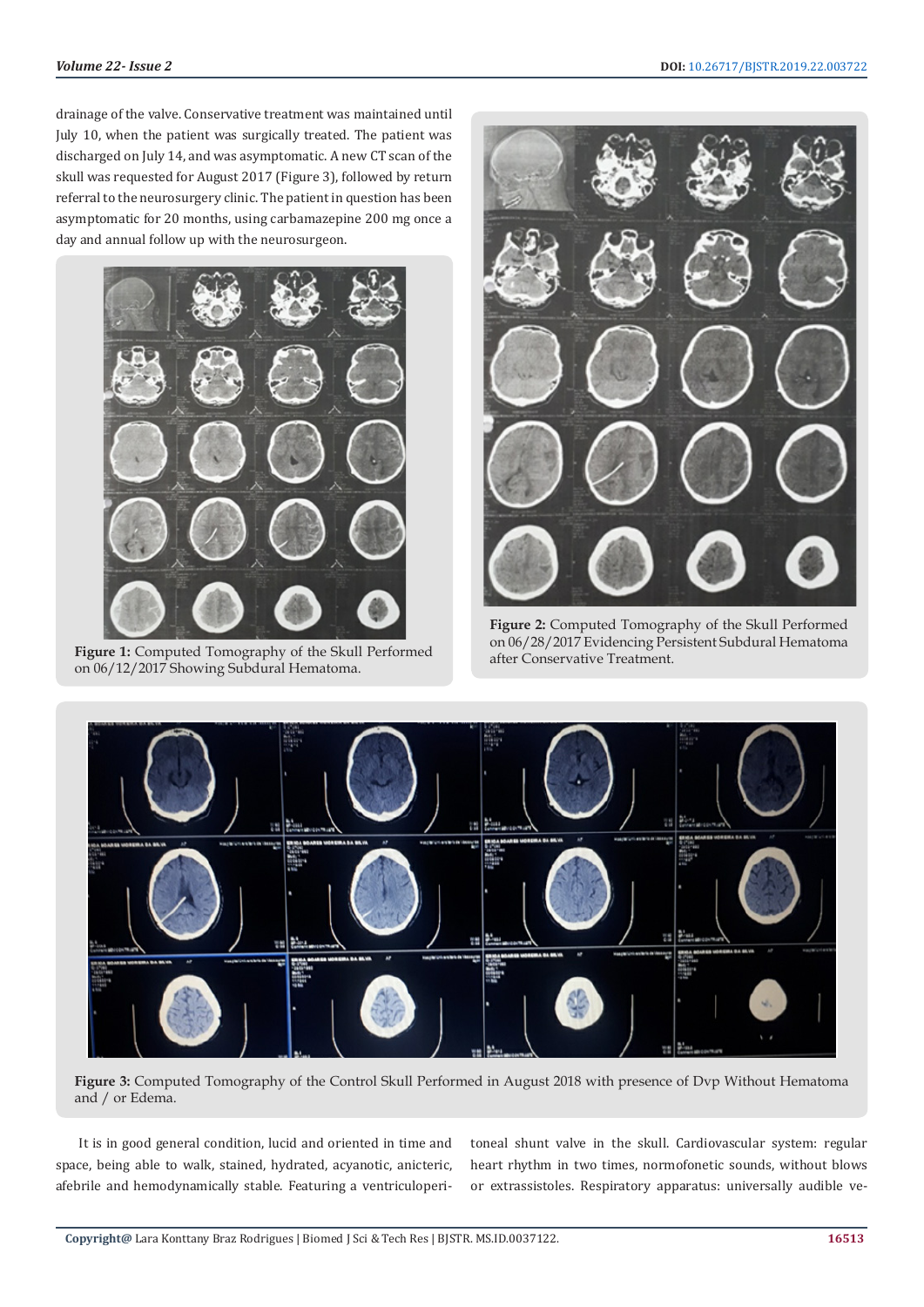sicular murmurs without adventitious sounds. Abdomen: atypical, hydroaeuric noises present, tympanic, painless to superficial or deep palpation. Extremities: without edema, free calves, symmetrical and palpable pulses. Neurological examination: Glasgow Coma Scale: 15/15, isofio-reactive pupils, with no evident changes.

### **Discussion**

Normal pressure hydrocephalus (PNH) can be divided into two categories: secondary and idiopathic. Secondary PNH occurs following underlying neurological events, such as subarachnoid hemorrhage (HSA) and intraventricular hemorrhage caused by tumors or ruptures of aneurysms and meningitis. In contrast, idiopathic PHN usually occurs between the sixth and eighth decades of life and does not yet have its pathophysiological mechanisms completely defined [4] Taking into account what is present in the current literature on the topic1, it is perceived that the case reported in this work is an atypical presentation of idiopathic normal pressure hydrocephalus, since the patient started the symptomatic condition with only 24 years old, differently from the usual age group reported in the literature In addition to this, the primary manifestation with psychotic symptoms stands out. Although most of the published works on the subject do not mention the description of psychiatric symptoms in patients with hydrocephalus, these have become more common in recent years [5]. Depression, anxiety and psychotic syndromes are mainly reported. Patients with PNH may develop symptoms with frontal predominance, such as personality changes, anxiety, depression, psychotic syndromes, obsessive compulsive disorder, Othello syndrome, theft and mania [5].

The HPNI-related guidelines provide specific criteria for the clinical diagnosis of the disease, and may, from these criteria (history, neuroimaging, clinic and physiological tests of the patient) classify the diagnosis as probable, possible and unlikely [6]. To be classified as probable, patient history must include: insidious involvement, origin after age 40, minimal duration of 3 to 6 months, no evidence of antecedents such as head trauma, intracerebral hemorrhage, meningitis or other known condition of hydrocephalus neurological / psychiatric condition that is sufficient to explain the presence of the symptoms. [6] Neuroimaging examinations, performed after the onset of symptoms, should show evidence of ventricular increase not entirely attributed to cerebral atrophy or congenital augmentation ( Evans index  $\geq$  0.3), no macroscopic cerebrospinal fluid obstruction, and at least one of the supportive features as an increase in temporal cortices of the lateral ventricles, not entirely attributed to hippocampal atrophy. A change in the water content of the brain (including periventricular signal changes in CT and MRI) that is not attributed to ischemic microvascular changes or demyelination and altered aqueduct flow or of the fourth ventricle. At the clinic, gait disturbance findings should be present, at least one area of change in cognition and urinary symptoms, or both. Regarding physiological assessment, the cerebrospinal fluid opening pressure, determined by lumbar puncture or a comparable

procedure, should be in the range of 105-190 mm H2O, and appropriate pressure measurements greater or less than this range are not consistent with diagnosis of probable PNH

In the classification as NPH possible, the patient may present onset of recent or indeterminate, at any age after childhood, duration of less than three months or indeterminate, followed by events such as head trauma, remote history of intracerebral hemorrhage, childhood meningitis or in adolescence or other conditions. It is also permissible for PNH to coexist with another neurological, psychiatric or general condition, but which, in the evaluation of the clinician, is not entirely attributed to these conditions and is not progressive or clearly progressive [7]. In addition, a neuroimaging presenting an increase in the ventricles (but associated with evidence of cerebral atrophy, with severity sufficient to explain the size of the ventricle) and structural lesions that may influence it, symptoms of incontinence and / or cognitive alteration in the absence of gait disturbance or balance and physiological assessment of the unavailable opening pressure or results at the extremes of the expected rate of change (60-104 or 191-240 mm H2O) are also consistent with NPHs possible [7].

Finally, NPHL is considered unlikely when there is no evidence of ventriculomegaly when there are signs of increased intracranial pressure such as papilledema when no component of the clinical triad of PNH is present when cerebrospinal fluid opening pressure values are outside of the variations of "possible" NPHP (<60 or> 240 mm H2O) and when the symptoms are explained by other causes [8]. In elucidating the history of the case, the clinician should pay particular attention to how the symptoms (acute and subacute), their temporal (static, progressive) and their severity (mild, moderate, severe) have started. Emphasis should be given especially to symptoms involving gait, balance, cognition and urinary incontinence. The family occurrence of PNH is rarely observed (in contrast to congenital hydrocephalus). However, it is recommended that elements of family history be obtained, with emphasis on neurodegenerative diseases such as Parkinson's disease, Alzheimer's disease and Huntington's disease, as well as other neurological and psychiatric conditions that have a hereditary character [8].

Despite the importance of clinical evaluation for the diagnosis of PNH, the degree of certainty provided only by clinical diagnosis related to the patient's improvement after the implantation of a cerebrospinal fluid system varies from less than 50% to 60% [9]. Therefore, since such surgery is an invasive procedure that can lead to complications, especially in elderly patients, such as those with PNH, it is necessary to use additional tests (lumbar puncture, infusion test, external lumbar drainage, and evaluation of the volume of cerebrospinal fluid in the aqueduct of the midbrain). These tests have the purpose of confirming the diagnosis, identify which patients have a greater chance of improvement after the surgical intervention and more accurately predict the probability of this improvement [10] Analyzing the above and confronting the clinical and diagnostic follow-up of the patient whose case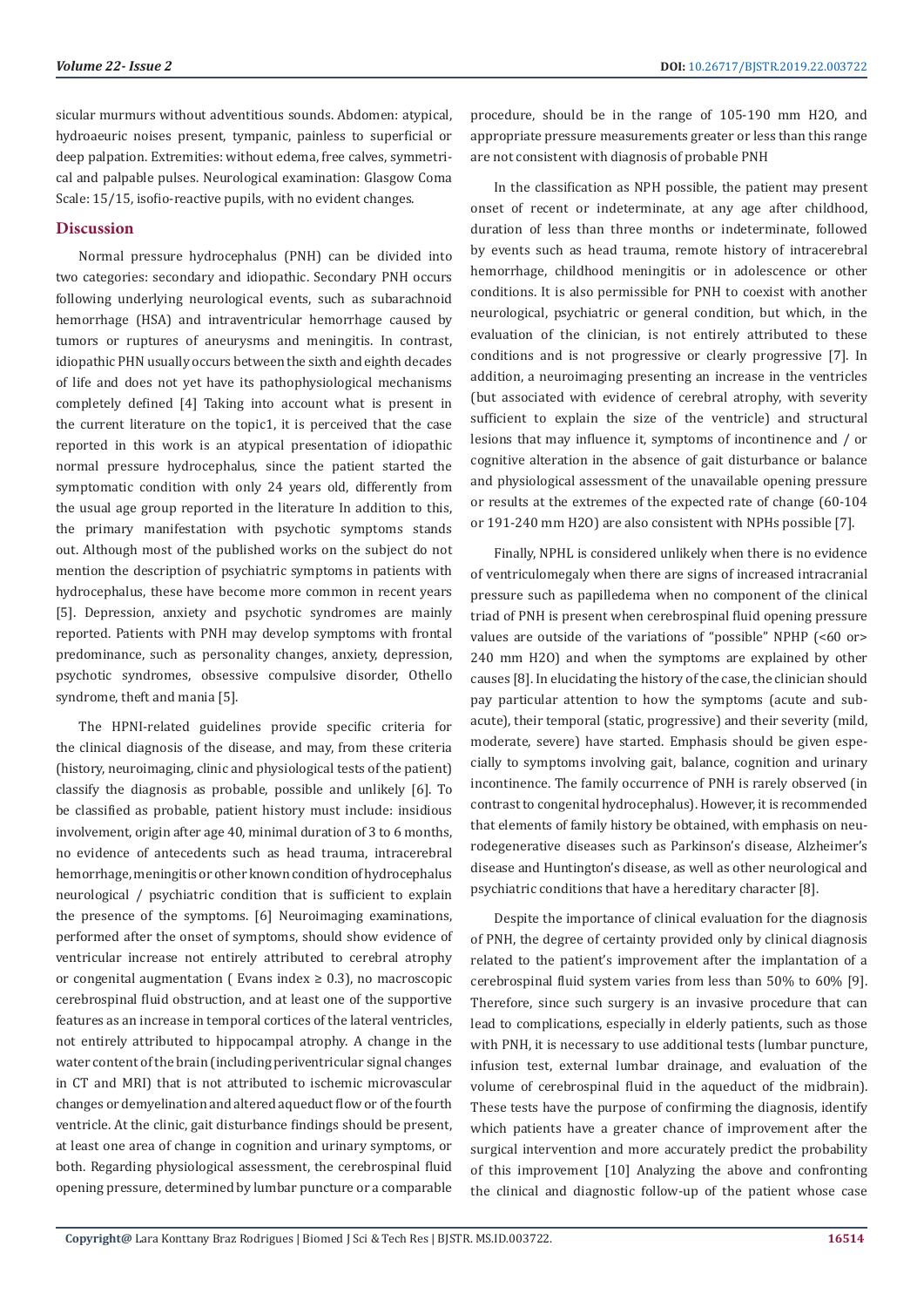was reported in this study, we realized that this is a possible HPNI diagnosis, considering that it does not have all the criteria to fit as a probable HPNI. It reinforces the fact that the patient started the symptoms before the age of 40, had symptoms of urinary incontinence and had no gait disturbances. It is also noted that not all tests (mainly supplementary tests) were performed. In spite of this, the diagnosis was aptly closed considering only history, clinical examination and neuroimaging.

In a previously published study [9], the authors reported that 50% to 60% of patients who improve their symptoms with PVD are diagnosed with PNH. This fact reaffirms the need for additional tests before the patient is submitted to neurosurgery, taking into account all the present risks [9]. It was clear in the case in question that physicians did not use these tests, perhaps because they did not evaluate the need for them, since the clinic and neuroimaging already subsidized the diagnosis. However, even with the clinical improvement of the patient after the DVP, it is worth mentioning that the additional tests are essential with respect to the therapeutics and the prognosis. The adequate choice of therapy against a patient with PNH is primarily intended to restore the functional capacity of the patient. Therefore, the decision about when a surgical intervention should be performed necessarily depends on the use of tools that predict post-surgical outcome.

In addition to the supplementary tests discussed above, there are other indicators (favorable and unfavorable) that can be used. Favorable indicators of post-surgical improvement include the early onset of walking disorder and onset of symptoms in less than 6 months. Unfavorable indicators include absence of gait disturbance or onset after dementia onset, early onset of dementia, moderate to severe dementia, presence of dementia for more than two years, diffuse atrophy, and significant impairment of the white matter in the examination of magnetic resonance imaging [11]. As in any other disease, the choice of therapy should always be based on the risks and benefits, and in these cases, complementary tests become important tools to support this choice. Even considering the clinical improvement of the patient, the decision not to request complementary tests is questionable or questionable, since they help in the choice of therapy. Probably, in the case reported this happened because it is an atypical case, in a young patient, without comorbidities or still, for not being able to perform them.

The implantation of a system of cerebrospinal fluid by surgical intervention is the most used therapeutic measure for PNH. It is performed to relieve excess cerebrospinal fluid within the ventricular system and has demonstrated important benefits. Different types of cerebrospinal fluid derivation are used, but the most common is DVP, through the use of a thin catheter, whose internal flow is unidirectional (craniocaudal), due to the presence of a valvular device coupled to the system, which communicates the cerebral ventricles with the peritoneal cavity, where the excess of cerebrospinal fluid is drained. The efficacy of PVD ranges from 33% to 90%. This great disparity occurs due to the variation in

patient selection in different studies and to the fact that there is no single scale for analysis of patient improvement that is universally accepted [4-6]. The third endoscopic ventriculostomy (ETT) has also been used in the treatment of PNH. Considered as an internal bypass, this technique consists of fenestration of the floor of the third ventricle, allowing the cerebrospinal fluid to pass directly from the third ventricle to the anterior compartment of the inter peduncular cistern, increasing the ventricular output systolic flow (which results in decreased excess of intraventricular cerebrospinal fluid) and decreasing the deleterious effects of cerebrospinal fluid on the ventricular walls during pulsed systolic waves [11].

Other examples of derivation that are rarely used include ventricular-atrial shunt and DLP. The rate of significant complications (severe intraoperative hemorrhage, subdural hematomas, neurological deficits, epilepsy, cardiac arrhythmias, hypothalamic dysfunction, cystic fistulas, infections) occurs in approximately 6% of patients after surgery [12]. The implantation of a derivation for cerebrospinal fluid drainage are varied and what will guide the choice will be, mainly, the professional experience. The results regarding the postoperative responses are similar and the complication rates are also similar, being the choice, therefore, at the discretion of the neurosurgeon. In the patient of the case, a choice was made for ventricular-peritoneal shunting. As for the postoperative period, the patient had a good response. However, two months after the procedure, he presented a subdural hematoma that had to be drained surgically, since he did not respond to conservative treatment. One day after the approach, the subdural hematoma had to be reopened, with no other complications. When the diagnosis is made early and the appropriate therapy is also implanted early, the results are very favorable, the prognosis is good, and patients return normally to their activities.

#### **Conclusion**

It can be concluded that PNH is a potentially treatable condition characterized by gait disorders, cognitive alteration and urinary incontinence, and should be included in the differential diagnosis even in young patients, despite its prevalence in the elderly, presenting these symptoms. Patients are categorized as having probable, possible, and unlikely HPN according to their medical history, neurological examination, neuroimaging assessment, and complementary tests. The treatment consists of the interposition of a valve for drainage of the cerebrospinal fluid, because it is an invasive procedure and is liable to severe complications, requiring careful selection of its patients for a better prognosis. From the reported in this case, it is perceived that this is an atypical case of PNHL due to its installation in a previously healthy young patient, who presented with psychotic symptoms and evolved with urinary incontinence and headache. The diagnosis was made through the clinical history and magnetic resonance of the skull. The therapy chosen was the surgical approach with DVP implantation. The patient presented improvement of the symptoms, but with three months postoperative she developed a subdural hematoma that